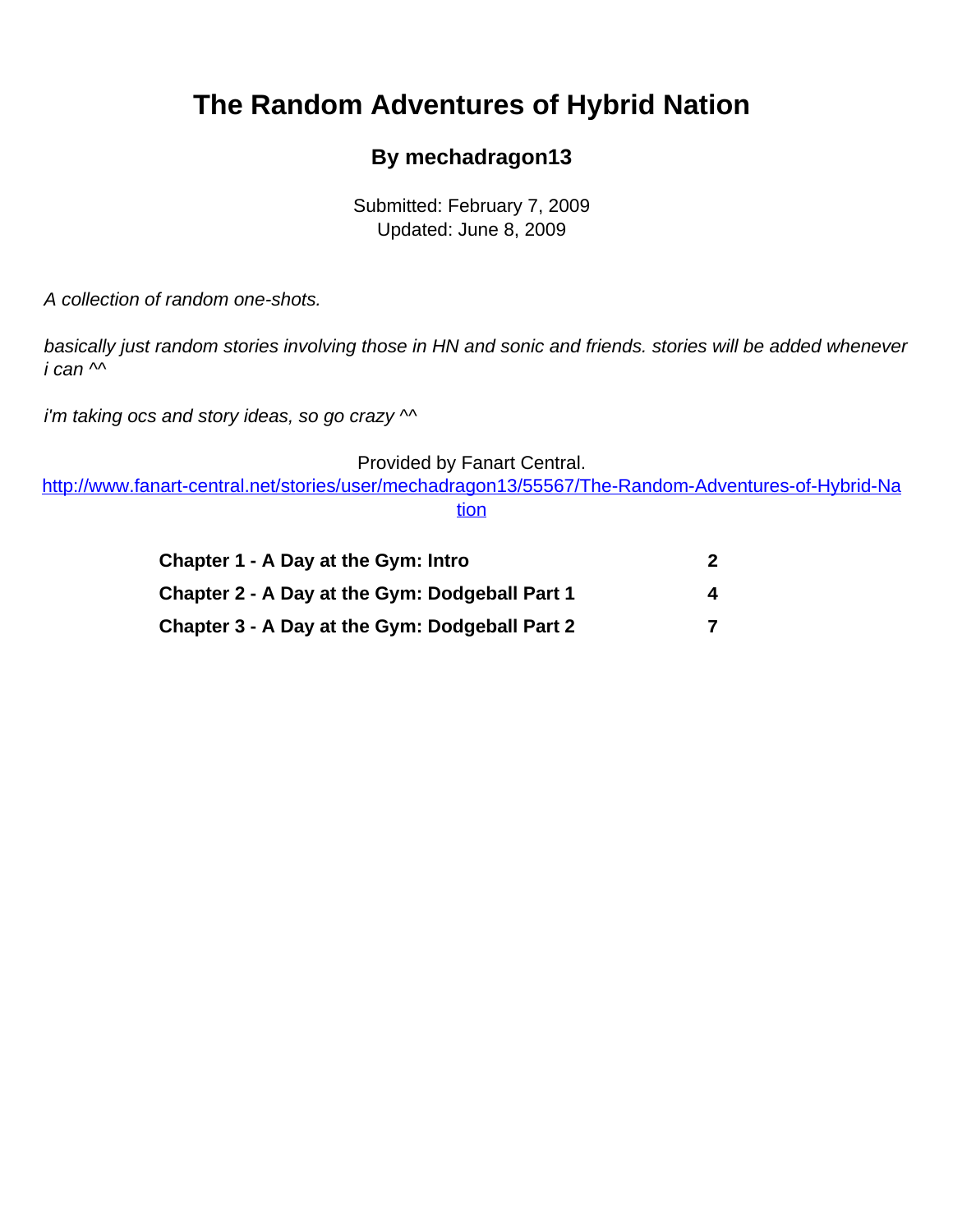#### **1 - A Day at the Gym: Intro**

<span id="page-1-0"></span>Heheheh.... I had this idea while in PE class  $\sim$  i was discussing with my friends, "huh. what would SOnic and everyone else do if they were doing this?"

and thus, "A Day at the Gym" was born. expect to see more of these in the future  $\sim$ 

 $~\sim$   $~\sim$   $~\sim$   $~\sim$   $~\sim$   $~\sim$   $~\sim$   $~\sim$   $~\sim$   $~\sim$   $~\sim$   $~\sim$   $~\sim$   $~\sim$   $~\sim$   $~\sim$   $~\sim$   $~\sim$   $~\sim$   $~\sim$   $~\sim$   $~\sim$   $~\sim$   $~\sim$   $~\sim$   $~\sim$   $~\sim$   $~\sim$   $~\sim$   $~\sim$   $~\sim$   $~\sim$   $~\sim$   $~\sim$   $~\sim$   $~\sim$   $~\sim$ 

"So why exactly did you drag us here, Mish?" Lightning asked, following the hedgefox into the large basketball court.

"Why would i bring you here?" Mish asked sarcastically. "Duh. To play games!"

"You sure we're allowed to be in here? Like, at school?" Vera asked, looking around. "I mean, it's Saturday."

"I have friends in high places," Mish said, grinning.

"What she means to say," Acid began, grinning, "is that she's a total suck-up."

"Yep!!" was the hedgefox's reply as she ran across the court to a door on the other side. "Go sit on the bleachers while i come back, ok?" she called.

Lightning gave her a thumbs up and walked towards the bleachers, yawning. He sat next to Twilight, who had arrived there before him. "Do you have any idea what we're doing?" he asked the wolfidna, who shrugged.

"I honestly have no clue," she said, "but she did say something about track tag..."

Right at that moment, a blue blur shot into the gym, screeching to a halt smack in the middle of the basketball court. "Hey Sonic!" Twilight called. The blue hedgehog was sitting next to them in less than a second. "Heya! Any idea why we're here?"

Mish ran out of the room she had gone into, arms loaded with various items of various shapes and sizes, and dropped them at her feet. "Ok, guys. here's the deal. We have the whole day to do whatever we want to do in here." Mish pointed above her. "There's a 400 meter track upstairs, a pool down that way," she continued, pointing behind her, "a weight room over there," she pointed to her left, "and a smaller gym over there," she finished, pointing to the right. "you can do whatever you want in here, as long as you don't break anything. Sonic and Twilight, that means no treadmills." Mish smiled as she heard their yells of protest. "No means no, guys. Alright, go crazy!!"

Acid grinned. "ooh, she shouldn't have said that....," he said, a strange glint in his eye.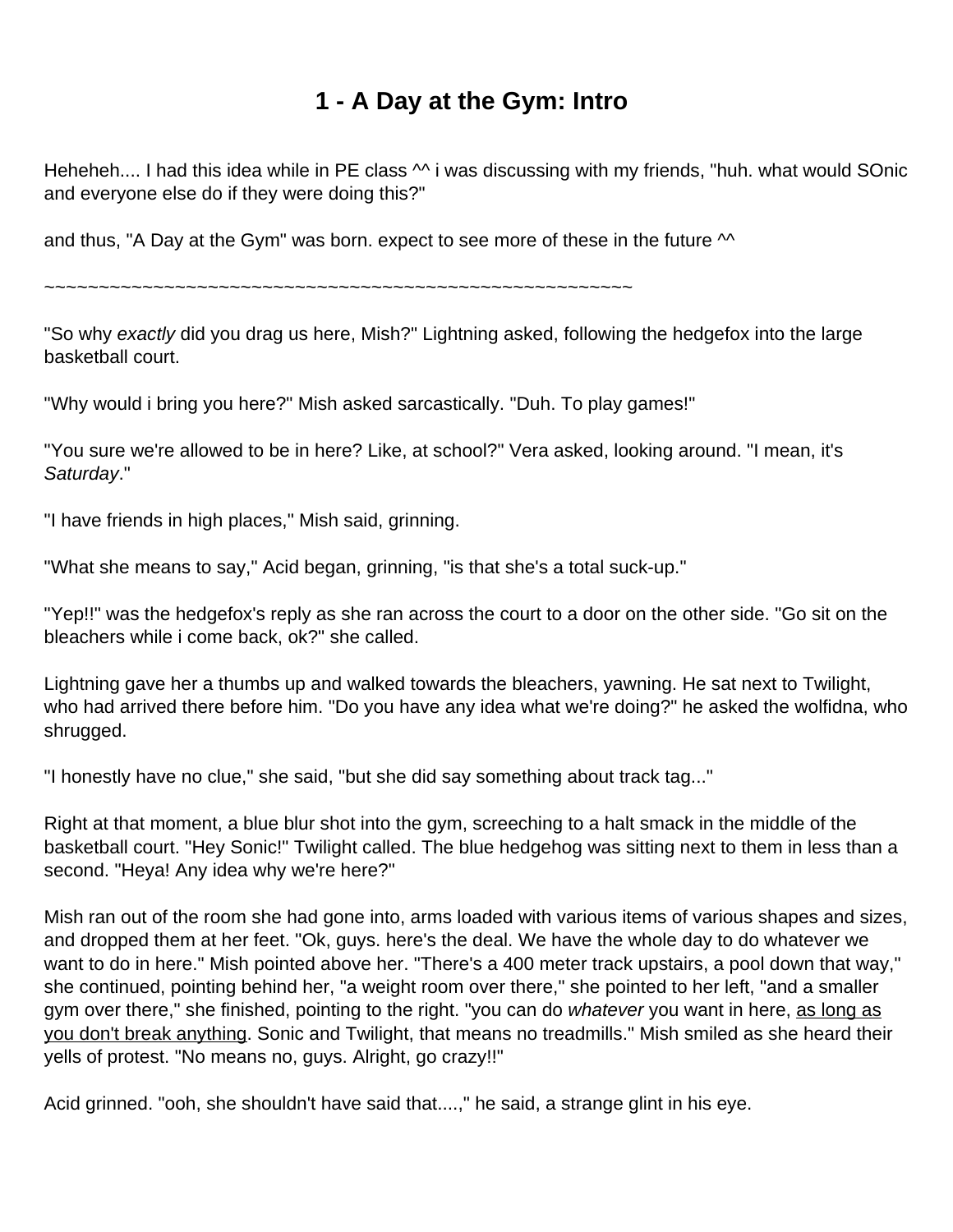Lightning raised an eyebrow, "This is gonna be very interesting..."

Twilight laughed. "Hahaha!! Isn't it always?"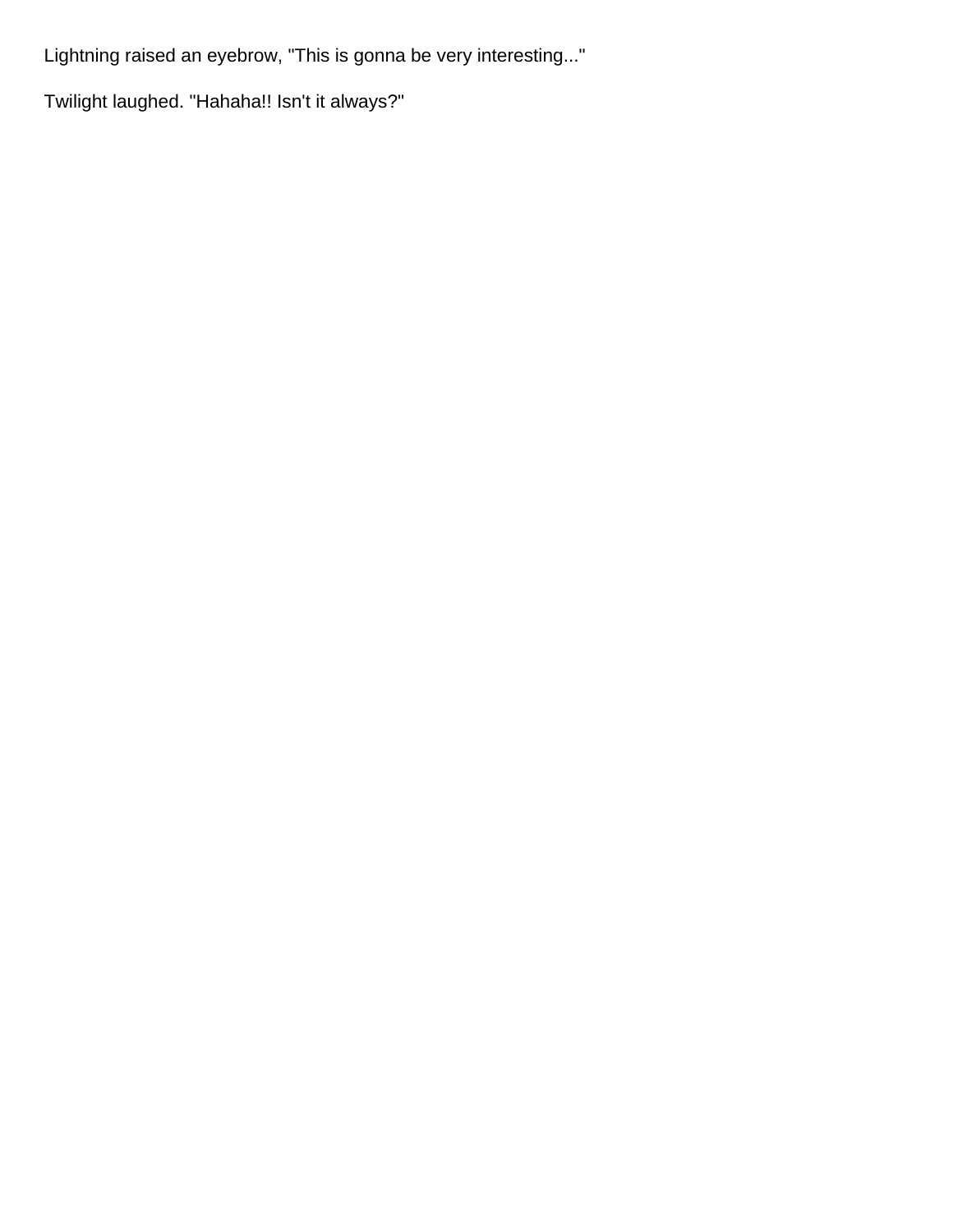## **2 - A Day at the Gym: Dodgeball Part 1**

<span id="page-3-0"></span>Author's Note: ok, i decided to become lazy and start doing these in script style. i dont have time to make it in traditional writing, but i wanted to upload this anyways ^^;

for those who don't roleplay: \*asterisks are actions\*, extra spaces between lines are different conversations, *italics are thoughts*, and , but you wont see carrots till later ^^

another note, there are more characters, OCs and canon characters alike, that are present here than described in the first chapter  $\wedge\wedge$ 

Enjoy!!

~~~~~~

Mish: \*waves knuckles down from the bleachers, and he goes down\*

Twilight: so...... i wonder what she's having us do first....? Sonic: i hope it's a race. i need to start out good. \*grins\* Lightning: \*groans\* she wouldn't torture the rest of us like that..... would she? Twilight: \*smiles\* she probly' would.

Mish: \*yelling\* ok, i need everyone down HERE now please!

Twilight: let the fun begin....

\*everyone either walks down or jumps off the bleachers and form a circle around mish\*

Mish: allrighty guys, it's time to play everyone's favorite game--- \*holds up a purple ball\* Dodgeball. \*murmurs of agreement and challenges are heard through the gathered mobians\* Mish: here are the rules: if you get hit, you're OUT. if someone catches your throw, you're OUT. only ways to get back in are if a team member throws you a ball and you catch it, or if there is a jailbreak. \*points to basketball hoops at both ends of the gym\* if you get a ball through the opposing team's hoop, you get a jailbreak and all your team members are back in. the two teams are Canon Vs Fancharacters. split up please!!

\*everyone there separates into their two teams, and the numbers are almost even, there being one less Canon character. as the teams had been separating, mish and knuckles had placed the dodgeballs in a line across the middle of the gym, and returned to their respective sides\*

Mish: \*being the extra, she is now the referee\* ready...... GO!

\*everybody rushes for the dodgeballs, sonic, shadow, and twilight getting to the line first. chaos ensues as dodgeballs start flying\*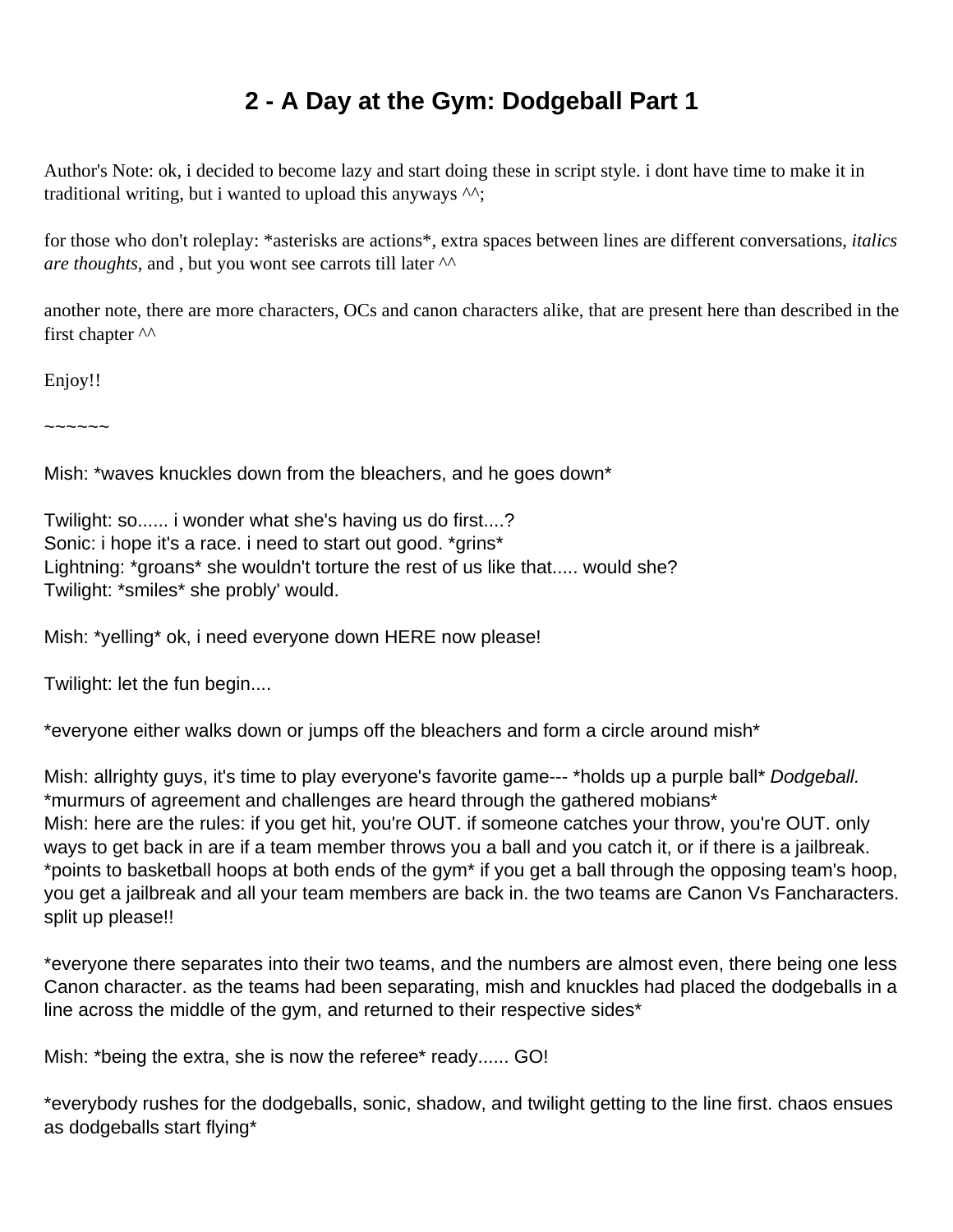Twilight: \*looks around for a target, dodgeball in hand. she sees a ball coming at her and easily avoids it, then flings a ball towards it's source, smacking Vector square in the snout\*

Vector: OWWWWWW!!! gosh, girl, you can throw HARD! \*rubs his snout and walks to the other side. he is the first one out\*

Twilight: \*sweatdrops\* sorry!

Silver: \*is watching Felix dodge a throw by rouge from across the room\* we'll see if you can dodge THIS, tough guy..... \*using his telekinesis, he raises the ball up into the air, then slowly guides it towards the tiger, being careful not to get hit\*

Felix: sees the ball coming, but is puzzled as to why it's moving so slow\* how's that.....?

Silver: \*smiles, then darts the ball to one side\*

Felix: \*jumps when the ball suddendly moves, and his tail fluffs up\* ok, now i KNOW thats silver doin' that....

Silver: \*is trying not to laugh, then moves the ball up above felix\*

Felix: \*watches the ball move above him\* oh no ya don't. \*jumps up to try and catch it, but it moves out of his way\* grr.... i'll get that lil' hog.....

Sonic: \*dodges a ball thrown by terra and then flings a ball at lightning, who barely dodges it\* gosh-darnit.

Lightning: missed me! \*flings a ball at shadow\*

Sonic: \*avoids it again\* YOU'RE TOO SLOW!! \*grins\*

Lightning: grrr.... dodge THIS! \*grabs another ball and whips it towards sonic\*

Sonic: whoa!! \*dodges it, and the ball flies past him\*

Big: \*is hit by the ball intended for sonic and it knocks him back a few feet\* heyyyyy!! who just threw a ball at meeeeee?

Lightning: whoops.

Shadow: \*ball in hand, he dodges around the others to find one particular mobian\* there you are. Acid: \*throws a ball at blaze, who promptly dodges it\* dammit. \*notices shadow\* oh. well hey there, lil' bro.

Shadow: we'll see who's little after this! \*flings the ball at acid\*

Acid: \*dodges it\* heh. your aim's worse than your sense of humor.

Shadow: \*smiles\* we'll see....

Acid: \*catches a ball thrown by charmy, who flies to the other side, head hanging\* sorry kid. \*spins the ball on his finger\* i'm having fun. are you?

Shadow: \*suddendly flings a ball at acid\*

Acid: \*is hit in the arm, knocking the other ball off his hand\* owwwwww....!

Shadow: NOW i'm having fun. \*grins\*

Acid: \*scowls\* i'll get you later..... \*walks to the opposing side, grumbling to himself\*

Zero: \*is standing in the back of the gym on the OC side, not bothering to do much\*

Skye: \*walks up to him\* you're not gonna play, zero?

Zero: naah. this is a stupid game anyways..... \*suddendly, a ball comes out of seemingly nowhere and smacks zero in the FACE, knocking him flat on his back\* AAH!

Skye: \*starts laughing uncontrollably\*

Zero: \*sits up, a bump beginning to form on his forehead. he looks across the room and finds---\*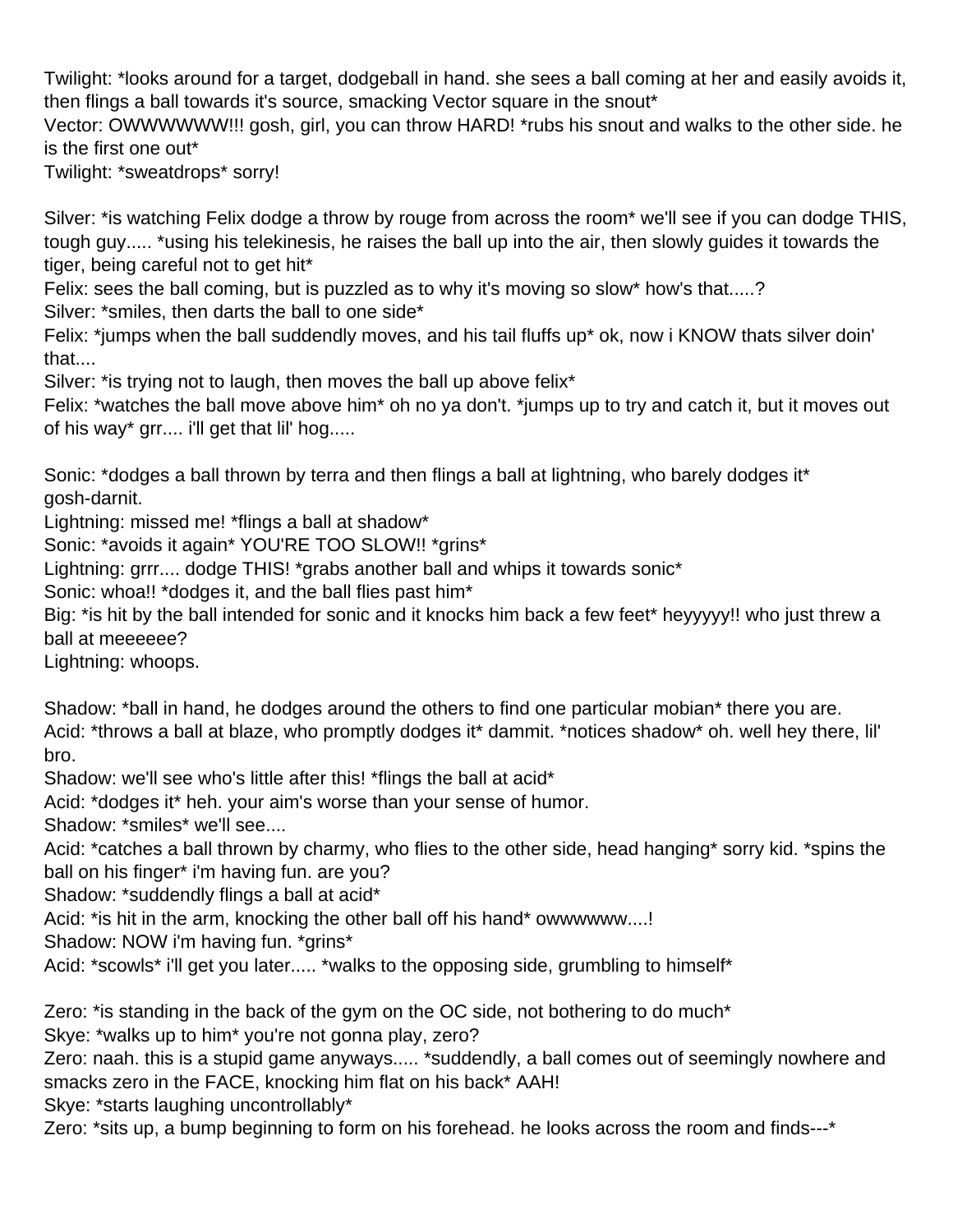Amy: \*is practically rolling on the floor laughing\* HAAAAHAHAHAHAAAAA!!! Zero: \*growls\* grrr... i'll get you, you little...... \*reluctantly walks to the other side\* Skye: \*is still laughing uncontrollably\* hahahahahaaaaaa!!!!

TO BE CONTINUED!!!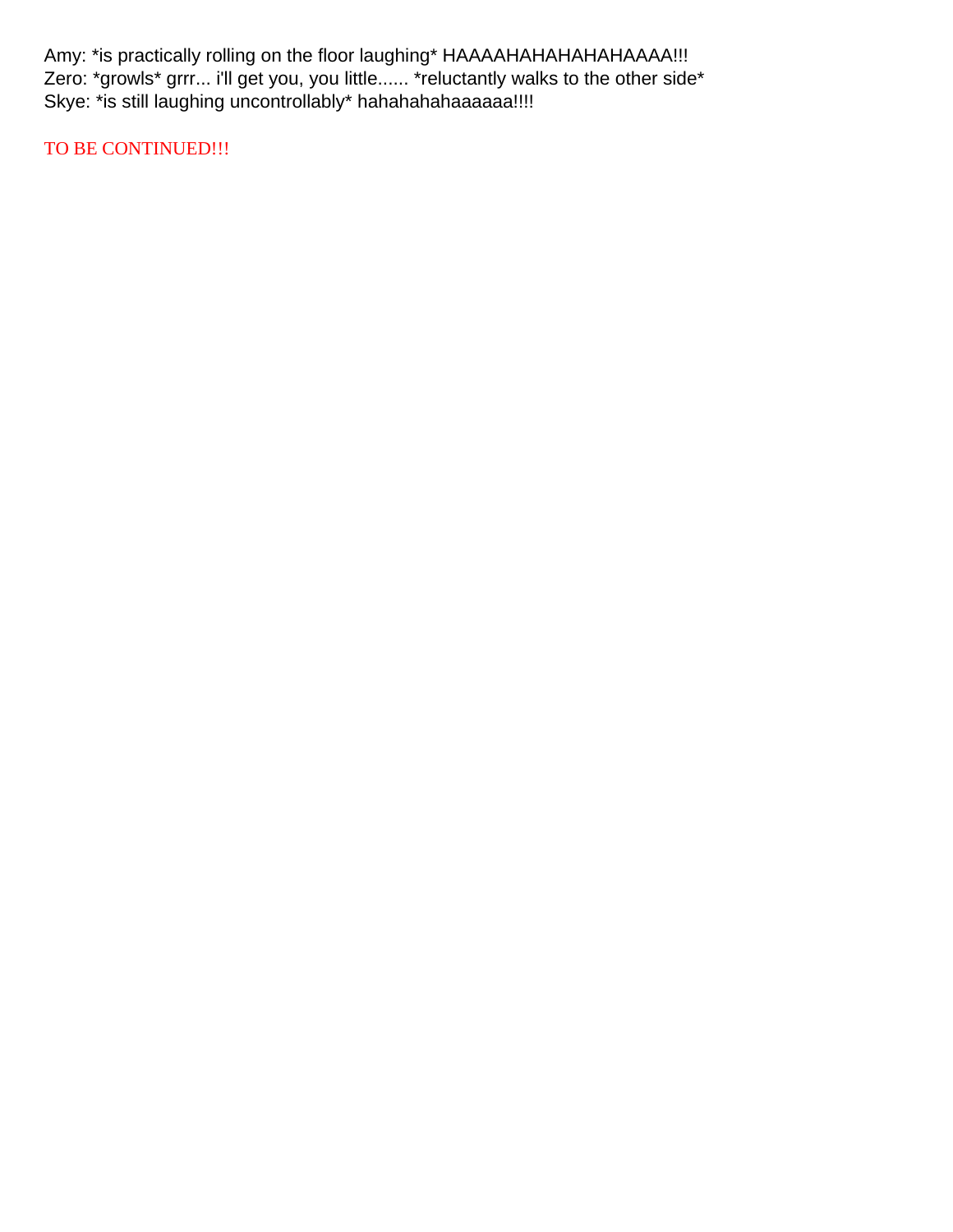### **3 - A Day at the Gym: Dodgeball Part 2**

<span id="page-6-0"></span>Author's note: PART 2?! PART2PART2PART2--- \*shot\*

uhuh XD so yeah, finally got around to posting this. more dodgeball chaos!! enjoy!!

??????????????

Mish: you guys SUCK!! Lightning: \*had JUST gotten whacked in the head\* shut UP Mish!!

Ocarina: \*throws a ball at Silver, but misses\* dangit!! Silver: \*razzes her\* >:P Ocarina: grrr.... \*turns daemon\* rrrrrRRRAAAAWR!! Silver: O\_O; \*loses concentration and drops the ball he was taunting felix with\* Felix: FINALLY. \*picks up the ball and whips it at Silver\* Silver: \*WHAM gets hit\* OWWWW!! Ocarina: \*grins, satisfied, then turns back to normal and skips off\*

Dio: \*looks around for a target and finds blaze\* huh. \*throws a ball at her\* Blaze: \*notices it and ducks. the ball flies over her head\* hmph. >:3 Dio: mmh. \*catches a ball thrown by espio and flings it at her again\* Blaze: \*dodges it again\* do you honestly think that'll WORK? Dio: \*grins\* nope. Blaze: \*is smacked by a ball that came from seemingly nowhere\* O\_O!!!!! what in the----Fang: \*is grinning at her from above the field\* >:D Blaze: stupid dogs... \*walks off the field\*

Lightning: \*from the other side of the gym\* TWILLY!! GET ME BACK IN HERE!! Twilight: \*calling back\* I'M TRYING!! \*avoids a shot from sonic\* CATCH!! \*throws the ball over the opposing team, into the jail\* Lightning: \*jumps up and catches it\* oh yeah. \*runs around back to his side\*  $>$ :)

Amy: \*guarding the jailbox\* so, how's it going, zero? Zero: i'd be way better if i was out of this dumb box.... A Ball: \*flies right towards zero\* Zero: \*catches it\* oh, how fun. Amy: \*facepalm\* Zero: \*runs back to his side\* i'll get you later. >:)

Lightning: allright, it's jailbreak time. \*flings a ball towards the basketball hoop, but it bounces off the rim\* dammit.

Strike: \*hands him a ball\* >:) Lightning: thank YOU. \*flings the ball, and this time, gets it in\* hell yeah!!